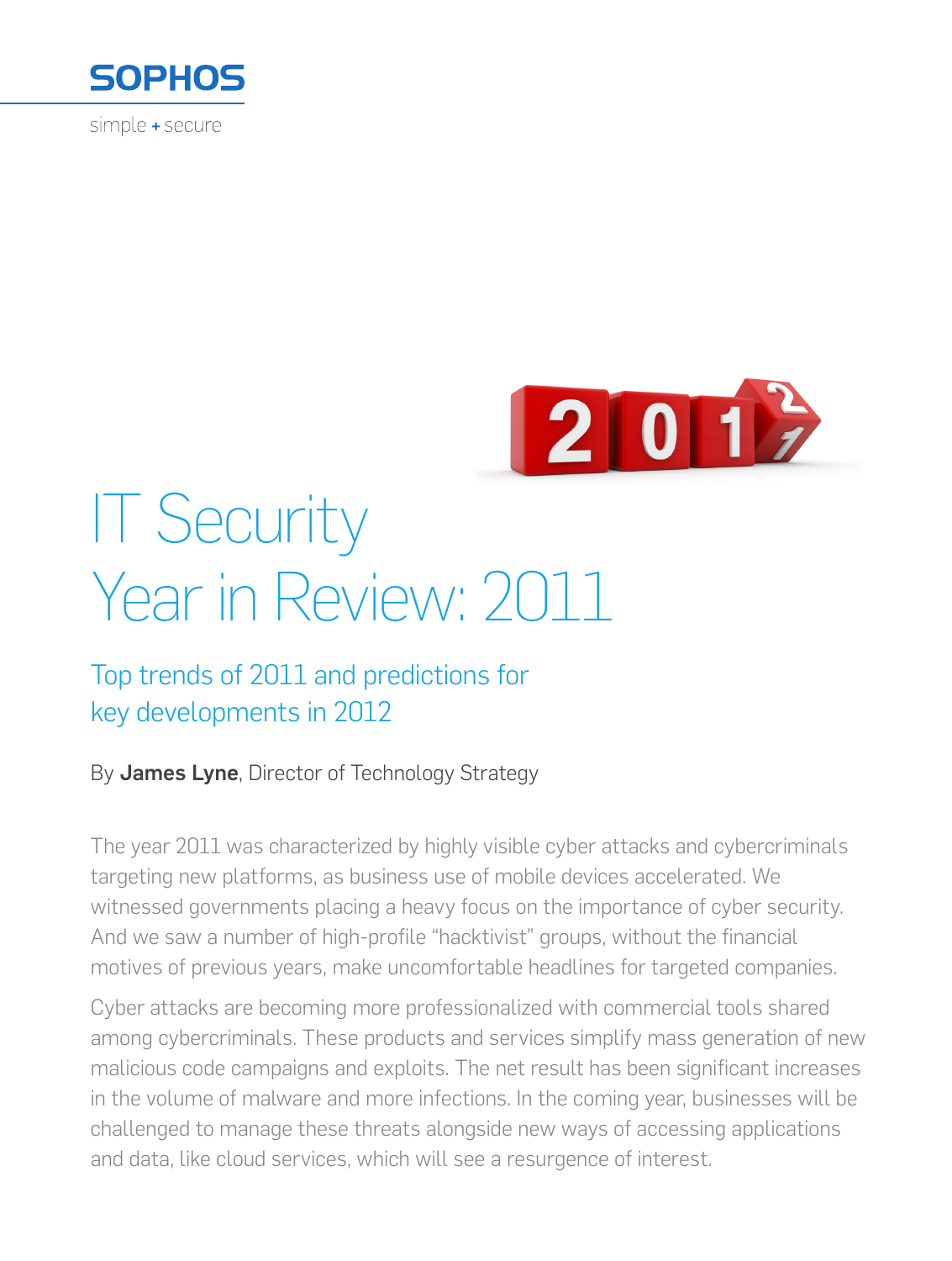# 2011: Looking back at seven top trends

#### $\perp$ . A throwback to hacktivism

Financial motives have driven the majority of malicious code and attacks for some time. This year saw an increase in hacktivist activity ranging from some very basic attacks to serious data breaches. The media widely covers distributed denial of service or SQL injection attacks, sometimes leading organizations to focus on mitigating hacktivist attacks rather than the basics. This distorts true security priorities.

#### $2.$  Continued massive escalation in the volume of malicious code

SophosLabs now sees over 150,000 new malware samples every day, an increase of more than 60% since 2010. More and more, cybercriminals create and distribute malware generation engines and toolkits. And a significant portion of this malicious code features back doors, meaning detecting the payload of malware is increasingly difficult.

### $\beta$ . Mobile malware: just the beginning but still stuck in the 1990s

Some in the security industry have preached for years that mobile devices would become the next significant target, but nothing ever really happened. This began to change in 2011, with a greater volume of malicious code and attacks on key platforms, such as Android. At the moment these attacks are still somewhat simple, much like '90s PC malware. But it's a warning of what may come.

#### $\overline{4}$ . Control systems and critical national infrastructure

The bad guys have diversified their traditional targets and hackers have started to pay more attention to these systems. While the threats were perhaps over-hyped, there are real issues in this area and it's vital to keep these critical systems fully protected.

#### $\circ$ . We got to talk to the bad guys

Cybercriminals in 2011 constantly tried to trick people into giving up information and clicking on links. We even saw examples of social engineering where cybercriminals called businesses by phone in order to extract information. Attacks via social media platforms, VOIP and other channels were also widespread.

#### $6.$  High-profile targeted attacks

We saw a number of high-profile targeted attacks, including those against RSA and defense contractors. These high-profile attacks showed us a different class of attackers—the rumored "state sponsored" and corporate espionage hackers—as opposed to mainstream threats. In many cases, the attack techniques and capabilities are identical to traditional malware.

#### $\sqrt{2}$ . The basics still go wrong

Some unusually traditional threats like Morto demonstrated how basics like good password management are still a significant challenge to IT security. Infections from the browser, brought about by a failure to patch vulnerabilities in PDF, Flash or the browser itself, remained commonplace.

Some in the security industry have preached for years that mobile devices would become the next significant target, but nothing ever really happened. This began to change in 2011, with a greater volume of malicious code and attacks on key platforms, such as Android.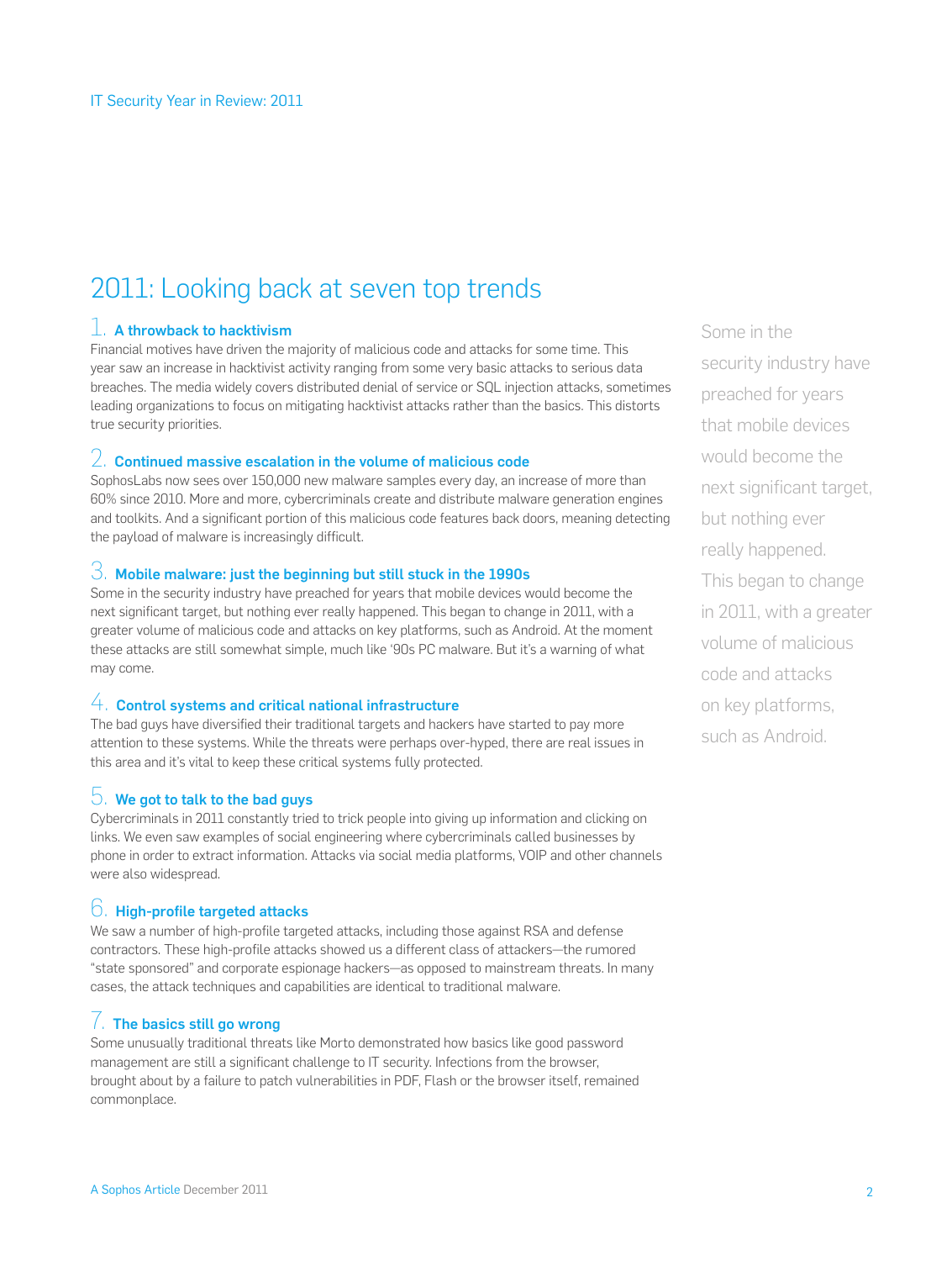# 2012: The year ahead

#### $\perp$ . Continued growth in malware spread by social media and the web

The mass malware generation techniques of 2011 will remain effective and we can expect them to continue in 2012. Cybercriminals will continue to launch attacks using new social media platforms and integrated apps.

#### 2. Cybercriminals further diversify targets

Security really is about more than just Microsoft Windows. Over the past 18 months the bad guys have increased attacks on other platforms like Mac OS X. It's likely we'll continue to see more targeted attacks on other platforms in 2012 and 2013. You need better user education and controls to make sure other platforms don't present an easy back door for cybercriminals.

#### $\beta$ . Mobile devices in the spotlight

We've learned many lessons from Microsoft, and the architecture of mobile devices is more robust as a result. But we've also seen a lack of progress on password security, patching and encryption. IT security professionals will need to deal with rapidly evolving mobile platforms, each with a unique set of risks. This could also mean the bad guys will focus on the ARM platform, given its widespread use in mobile.

#### $4.$  New web and networking technologies force us to learn some lessons

Web technologies are undergoing interesting changes now, from add-ons like Flash or Silverlight to the funky new HTML5. These new technologies introduce some impressive new capabilities for rich web applications (for examples, see<http://www.apple.com/html5/>). But they could also introduce new attack vectors.

Many languages or environments provide more access to local computing power and resources to enhance the web experience, but could allow the bad guys to find new ways of stealing data. IPv6 (the replacement for the major protocol that drives our networks and the Internet) brings security challenges and benefits. Mass migration in 2012 to IPv6 is somewhat unlikely. But given the shrinking number of IP addresses remaining, we're likely to see an uptick in consideration of this issue.

#### $5.$  Casual consumerization causes backsliding

More of us are trying to directly embrace consumerized devices in the workplace. However, the casual shift to use of these devices without appropriate controls will cause backsliding in security capabilities, opening up holes that have to be fixed. IT will once again struggle to deploy basic controls and reliable measures for the environment.

#### $6.$  Trend of targeted attacks continues

Given the low cost of producing relatively high quality malware it's likely we'll see more targeted attacks in 2012. With rising awareness of cybercrime as a means of IP theft or intelligence gathering, these attacks will continue to be a priority issue for certain businesses and organizations.



More of us are trying to directly embrace consumerized devices in the workplace. However, the casual shift to use of these devices without appropriate controls will cause backsliding in security capabilities, opening up holes that have to be fixed.